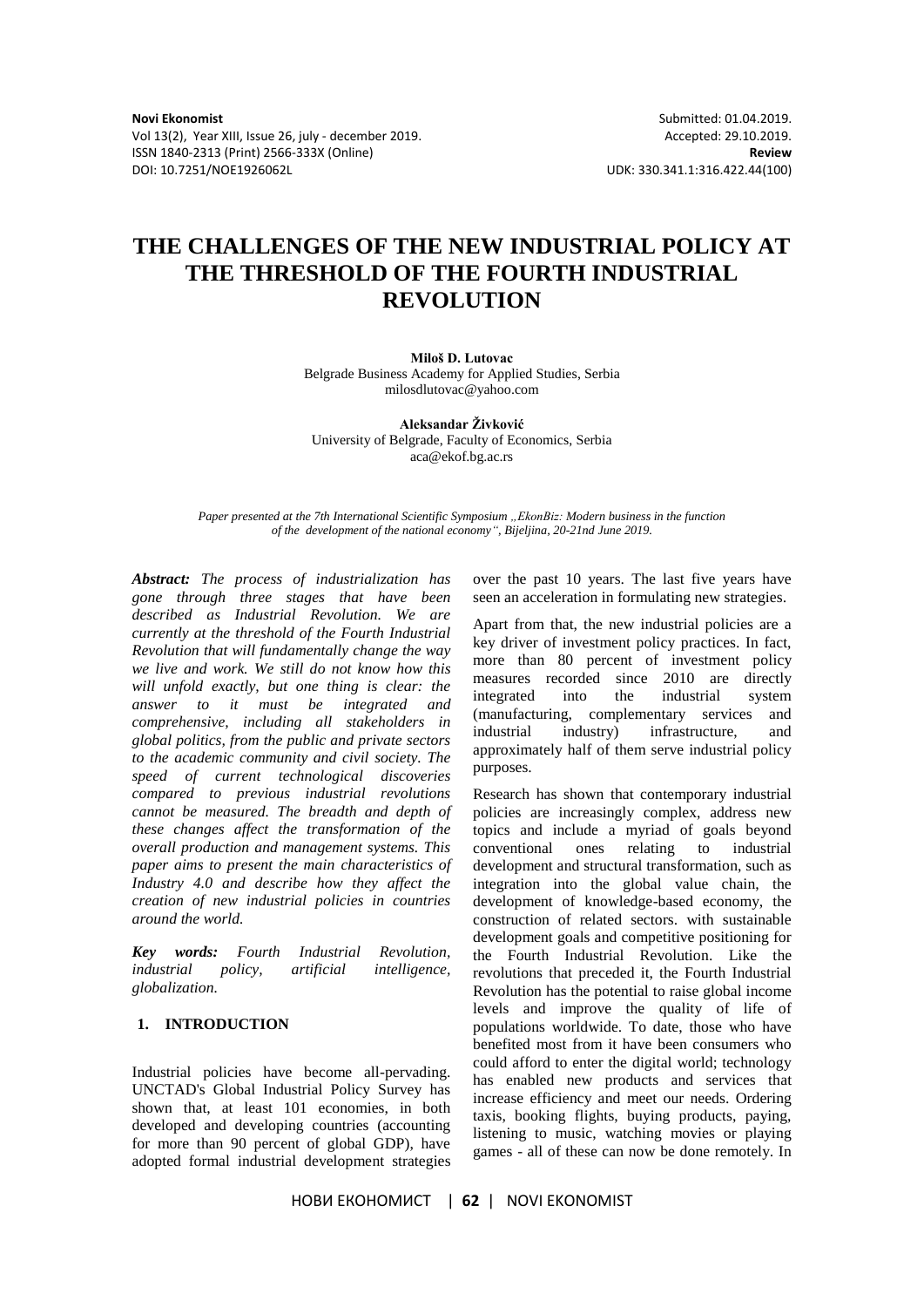the future, technological innovation will lead to the improvements in the supplies, with long-term benefits in efficiency and productivity. Transport, communications and trade costs will decrease, logistics and global supply chains will become more efficient, opening up new markets and boosting economic growth

### **2. The Fourth Industrial Revolution**

The first industrial revolution stems from the introduction of machines into production processes and from the specialization of workers to perform the specific work tasks they have performed consecutively. This transformation led to another mode of production (machine production). Further specialization characterized the second industrial revolution, which led to the third mode of production (mass production), in which the production process was segmented into elementary tasks that low-skilled workers could perform in series. This production system was started by Henry Ford in 1913. This regime provided economies of scale. Homogeneous products were produced on a large scale, which had a low cost but little opportunity for differentiation. During the 20th century, the possibility of product differentiation was introduced into the mass production system by increasing the number of factories producing different types of products. The first industrial revolution used water and steam to mechanize production. Another used electricity to create mass production. The third used electronics and information technology to automate production. Now the Fourth Industrial Revolution is being built on the Third, a digital revolution that has been going on since the middle of the last century. It is characterized by a combination of technologies that blur the lines between the physical, digital and biological spheres. There are three reasons why today's transformations are not only an extension of the Third Industrial Revolution, but the arrival of the Fourth: the speed, the scope and the impact it is having on the system. The speed of current discoveries has no historical precedent. Compared to previous industrial revolutions, the Fourth is developing at an exponential rather than linear pace. Moreover, it disrupts almost every industry in every country. And the breadth and depth of these changes herald the transformation of entire production and management systems. Compared to previous industrial revolutions, the Fourth is moving at an exponential rather than linear pace. In addition, it reflects on all industries and every country.

| Period    | <b>Transition</b><br><b>Period</b> | <b>Energy</b><br><b>Resource</b>        | Main<br><b>Technical</b><br><b>Achievement</b>     | Main<br><b>Developed</b><br><b>Industries</b> | <b>Transport</b><br><b>Means</b>     |
|-----------|------------------------------------|-----------------------------------------|----------------------------------------------------|-----------------------------------------------|--------------------------------------|
| 1760-1900 | 1860-1900                          | Coal                                    | Steam Engine                                       | Textile, Steel                                | Train                                |
| 1900-1960 | 1940-1960                          | Steam Engine                            | Internal<br>Combustion<br>Engine                   | Metallurgy,                                   | Train, Car                           |
| 1960-2000 | 1980-2000                          | <b>Nuclear</b><br>Energy<br>Natural gas | Computers,<br><b>Robots</b>                        | Auto,<br>Chemistry                            | Car,<br>Plane                        |
| 2000-     | 2000-2020                          | Green<br>Energies                       | 3D<br>Internet.<br>Printer, Genetic<br>Engineering | High<br>Tech<br>Industries                    | Electric Car.<br>Ultra-Fast<br>Train |

**Table 2.1**. Main Features of Industrial Revolutions

**Source:** Xu,M., David, Kim, J. (2018), The Fourth Industrial Revolution: Opportunities and Challenges. *International Journal of Financial Research*, Vol. 9, No. 2.

Leading researchers have argued that the Fourth Industrial Revolution will shape the future through influences on governments and jobs. People have no control over technology or the disruption that comes with the Fourth Industrial Revolution. However, what we can foresee are the potential opportunities that come with it: 1) lower barriers between inventors and markets, 2) a more active role for the artificial intelligence, 3) integration of

different technics and domains (fusion), 4) improved quality of life (robotics) and 5) the connected life (internet). The development of digital technologies, along with other key advanced technologies, is changing the way we design and produce products and related services, and thus the way we market them and create value from them. Due to advances in technology, in the field of Internet of Things (IoT), 5G technology,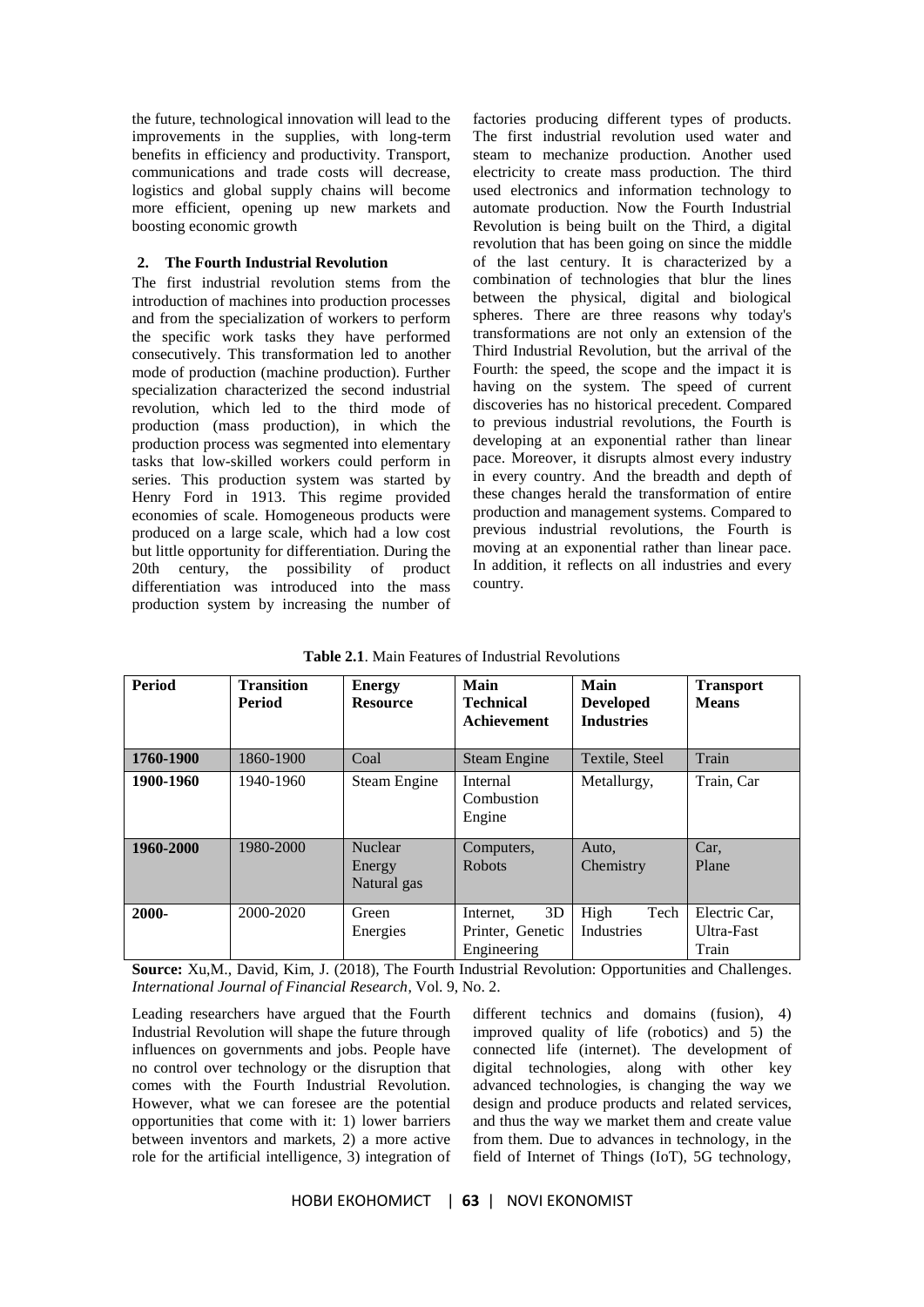cloud computing, data analytics and robotics, products, processes and business models are changing across sectors, with the shift of global value chains leading to the emergence of new industrial patterns. The forthcoming challenge for the industry is to take full advantage of these digital capabilities, which will later lead to an overall increase in living standards. (COM (2016) 180 final (2016). Digitising European Industy, Reping the full benefits of a Digital Single Market. Brisel: European Commission. Page. 2. ) As digital technologies consisting of hardware, software and network components become increasingly sophisticated and integrated, their impact on society also increases, and their role in the global economy becomes increasingly important. The World Economic Forum provided a forecast of the changes expected by 2025 and the likelihood of their realization.

# **Table 2.2.** Changes Forecast by 2025

|                                                                         | $\gamma_0$ |
|-------------------------------------------------------------------------|------------|
| 10% of people wearing clothes connected to the internet                 | 91.2       |
| 90% of people having unlimited and free (advertising-supported) storage | 91.0       |
| 1 trillion sensors connected to the internet                            | 89.2       |
| The first robotic pharmacist in the US                                  | 86.5       |
| 10% of reading glasses connected to the internet                        | 85.5       |
| 80% of people with a digital presence on the internet                   | 84.4       |
| The first 3D-printed car in production                                  | 84.1       |
| The first government to replace its census with big-data sources        | 82.9       |
| The first implantable mobile phone available commercially               | 81.7       |
| 5% of consumer products printed in 3D                                   | 81.1       |
| 90% of the population using smartphones                                 | 80.7       |
| 90% of the population with regular access to the internet               | 78.8       |
| Driverless cars equalling 10% of all cars on US roads                   | 78.2       |
| The first transplant of a 3D-printed liver                              | 76.4       |
| 30% of corporate audits performed by Al                                 | 75.4       |
| Tax collected for the first time by a government via a blockchain       | 73.1       |
| Over 50% of internet traffic to homes for appliances and devices        | 69.9       |
| Globally more trips/journeys via car sharing than in private cars       | 67.2       |
| The first city with more than 50,000 people and no traffic lights       | 63.7       |
| 10% of global gross domestic product stored on blockchain technology    | 57.9       |
| The first AI machine on a corporate board of directors                  | 45.2       |

**Source:** World Economic Forum. (2019). *Deep Shift Technology Tipping Points and Societal Impact.* WEF: Geneva, p. 7.

### **3. Challenges of New Industrial Policy in the Coming Period**

Over the last decades, industrial policy literature has been steadily increasing (Rodrik, 2004, 2008; Chang, 1994, 2010; O'Sullivan, 2013; Bianchi and Labori, 2006, 2011; Bailei, 2010; Stiglitz and Lin, 2013; Noman and Stiglitz , 2016). The literature is primarily empirical, analyzing the industrial policies implemented by developed countries at different periods to derive recommendations for developing countries (Amsden, 1989; Vade, 1990; Lall, 2006; Cimoli et al., 2009).

The meaning of the term "industrial policy" has changed a lot over time. Until the 1980s, it was about state intervention policy, direct government control of a large part of the manufacturing apparatus, and a set of public actions aimed at limiting market size and controlling productive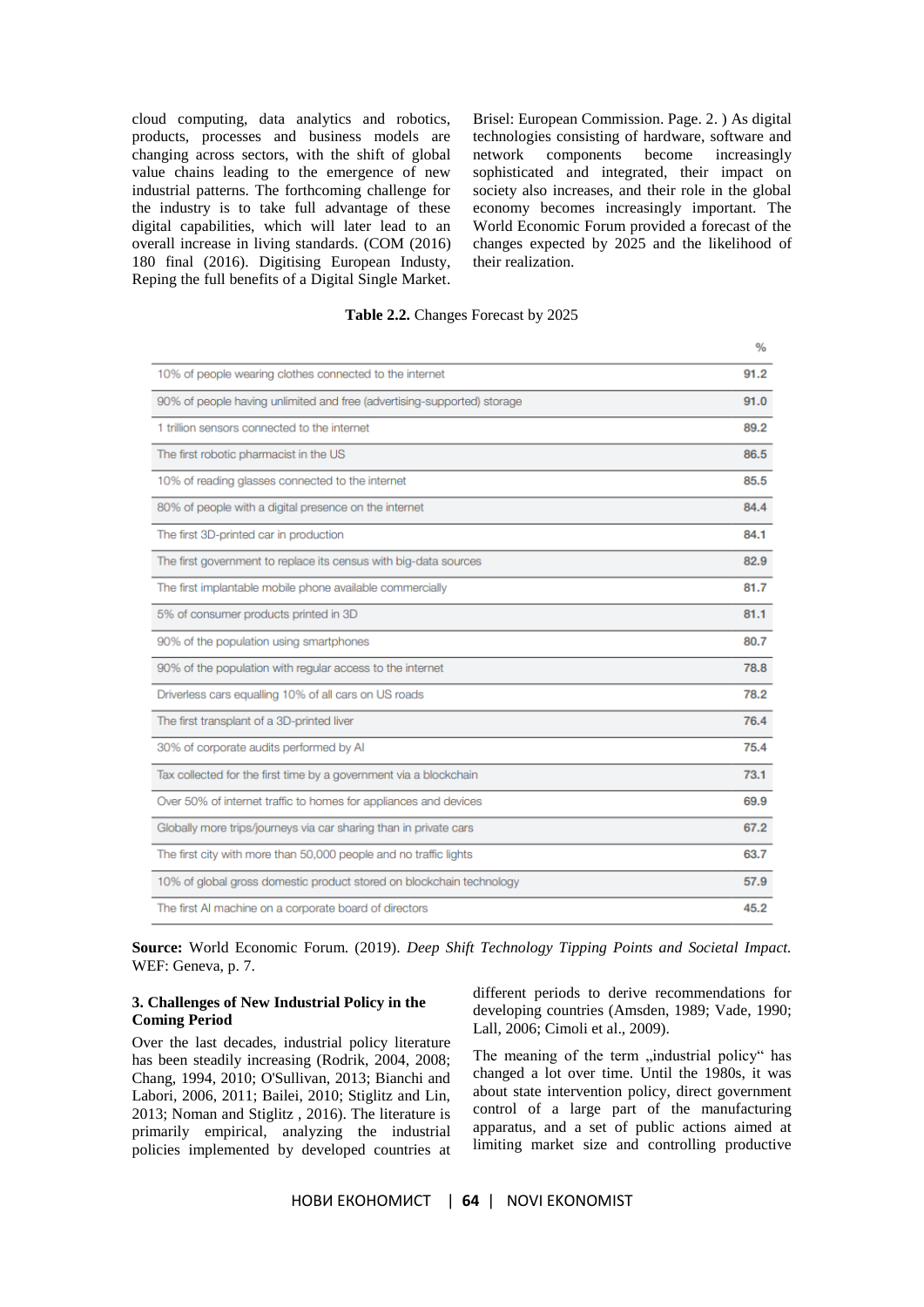organizations. The period during the 1980s and early 1990s was a period of gradual decline in state intervention in which the concept of industrial policy was almost satanized by supporters of liberal economic policy. Today, the term industrial policy refers to policies implemented by a large number of institutional entities with the aim of stimulating the creation of firms, favoring an increase in their number, promoting innovation and competitive development in the context of open law (Savić, Lj., Lutovac, M. (2017). New Concept od Industrial Policy in the Europpean Union. *Economic Ideas and Practice, No. 25,*  Faculty of Economics, Belgrade, p. 6. ). Given that one of the causes of structural change is international trade, industrial policies are sometimes called policies that "defy" the country's comparative advantage and develop their "latent" advantages. It should be noted that these definitions include measures that are not specifically (or only) directed at industry or production. Industrial policy can actually target other sectors from which the government expects high growth potentials, such as non-traditional agricultural products or high value-added services such as software development. For Rodrick,

industrial policy aims to "encourage specific activities and promote structural change. (Savić, Lj., Lutovac, M. (2019). Industrial policy and state incentives in Serbia. *Business Economics.* Belgrade: Serbian Accociation of Economists. Str. 261.) They also include vertical policies targeting specific industries but to a lesser extent. A review of industrial policies over time indicates that recent policies rely heavily on an expanded range of support measures and instruments aimed at improving infrastructure, education and training, enterprise development, cluster and link building, entrepreneurship, innovation, access to finance and social policies. This reflects a shift in the scope of industrial policies, compared to those previously used in the context of import substitution. Significant economic, technological and political changes that have taken place in the world economy have caused in firms the need for restructuring and adapting to new market conditions. Thus, new industrial policies span the range that encompasses inclusion in the global value chain, a knowledge-based economy and sustainable development principles. In the we see the evolution of industrial policy

|                                |                                                                                                                                              |                                                                                                                                                       | <b>Modern industrial policies</b>                                                                                                                                                                                                                                                                            |                                                                                                                                                                                                                                                                                   |  |
|--------------------------------|----------------------------------------------------------------------------------------------------------------------------------------------|-------------------------------------------------------------------------------------------------------------------------------------------------------|--------------------------------------------------------------------------------------------------------------------------------------------------------------------------------------------------------------------------------------------------------------------------------------------------------------|-----------------------------------------------------------------------------------------------------------------------------------------------------------------------------------------------------------------------------------------------------------------------------------|--|
|                                | Until the 1970s                                                                                                                              | 1980s-1990s                                                                                                                                           | 2000s and ongoing                                                                                                                                                                                                                                                                                            | <b>Recent/emerging themes</b>                                                                                                                                                                                                                                                     |  |
| <b>Key features/</b><br>themes | • Industrialization<br>and structural<br>transformation                                                                                      | • Stabilization,<br>liberalization.<br>laissez faire                                                                                                  | • Knowledge economy<br>$\bullet$ GVCs                                                                                                                                                                                                                                                                        | $\bullet$ NIR<br>• Sustainable development                                                                                                                                                                                                                                        |  |
| <b>Policy goals</b>            | • Creating markets,<br>diversification                                                                                                       | • Market-led<br>modernization                                                                                                                         | • Specialization and<br>increased productivity                                                                                                                                                                                                                                                               | • Modern industrial<br>ecosystem development                                                                                                                                                                                                                                      |  |
| <b>Key elements</b>            | • Import<br>substitution<br>• Infant industry<br>protection<br>• Sector<br>development<br>Gradual and<br>selective opening<br>to competition | Limited government<br>involvement<br>More horizontal<br>policies<br>FDI opening<br>• Exposure to<br>competition                                       | <b>Targeted strategies</b><br>in open economies<br><b>Enabling business</b><br>environment<br>Digital development<br>(IT) and ICT diffusion<br>Participation in global<br>production networks<br>FDI promotion combined<br>with protection of<br>strategic industries<br>SME support<br>• Skills development | • Technical capabilities<br>development<br>• Innovation in<br>production (OT)<br>• Learning economy<br>• SDG sector development<br>• Public-private knowledge/<br>tech development<br>institutions<br>• Acquisition of foreign<br>technology<br>• Entrepreneurship<br>development |  |
| <b>Policy</b><br>environment   | • High political<br>legitimacy<br>for national<br>development<br>strategies                                                                  | • Low political legitimacy<br>for interventionist<br>development strategies<br>Limitations to policy<br>space through<br>international<br>commitments | Regained legitimacy for<br>national development<br>strategies<br>Moderate policy space<br>in selected areas                                                                                                                                                                                                  | • More policy space<br>in new fields<br>• More emphasis on<br>inclusiveness                                                                                                                                                                                                       |  |

**Table 3.1.** Evolution of Industrial Policy

Source: UNCTAD (2018). World Investment Report 2018, Investment and New Industrial Policies. United Nations: New York and Geneva. p.130.

НОВИ ЕКОНОМИСТ | **65** | NOVI EKONOMIST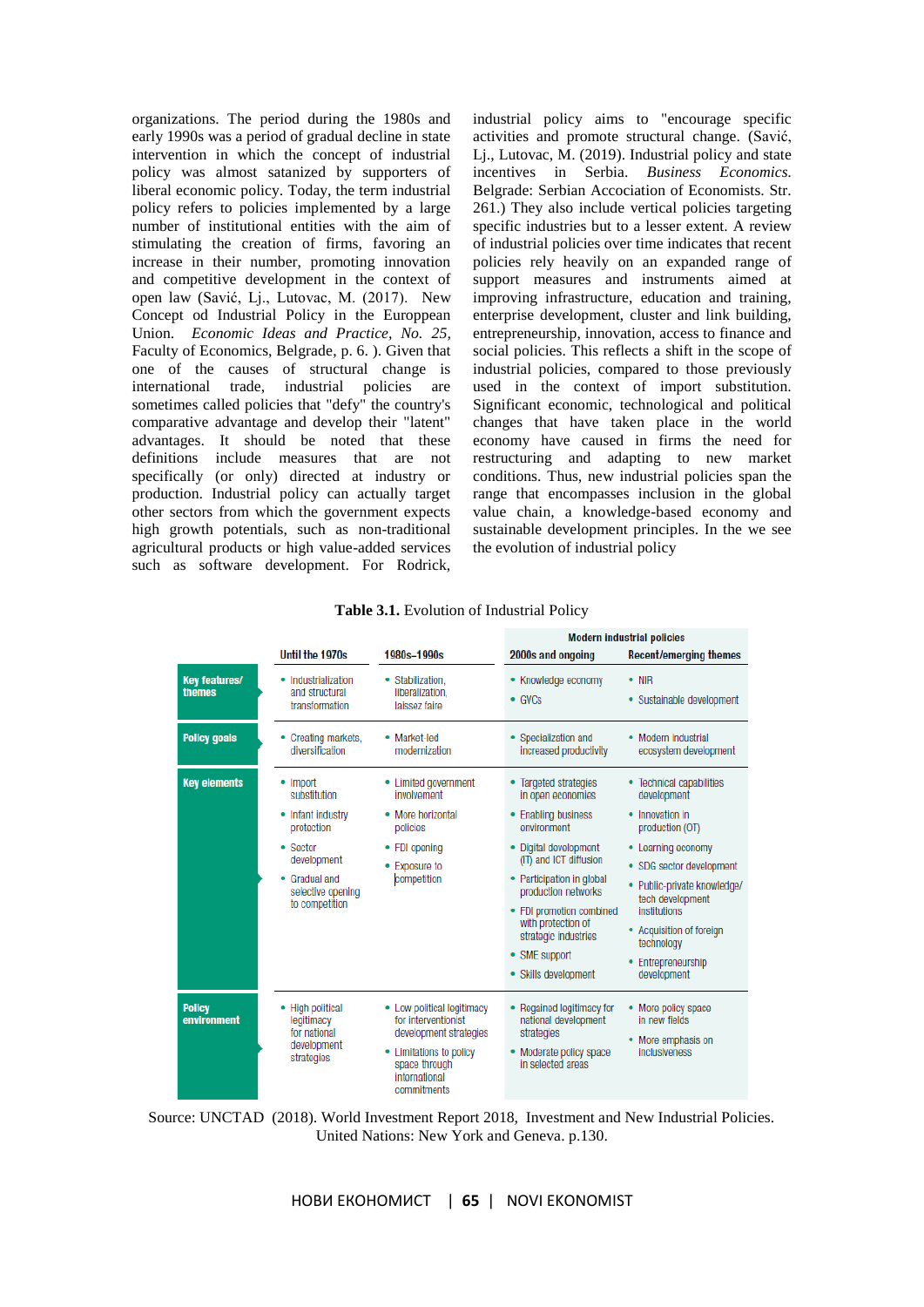Recently, digital transformation has been the technological driver of modern industrial policies. An increasing number of countries are adopting policies explicitly linked to the new industrial revolution - the implementation of new digital technologies. Faced with the challenges of digitalization, all industrial sectors can take advantage of digital technologies for professional markets such as automotive and energy,<br>healthcare, telecommunications equipment. healthcare, telecommunications business software and advanced manufacturing. In some areas, progress has to be made, in particular in the area of small business investment in ICT, digital consumer product offerings and web services. The high-tech sectors in Europe are at a relatively advanced stage when it comes to the introduction of digital innovation, with much of the non-tech industries still lagging behind.

A framework needs to be established in order to coordinate national initiatives in the field and relevant policy measures, including investments in digital innovation and infrastructure, accelerating the development of ICT standards, examining regulatory conditions and adequate workforce, including the acquisition of new skills. The same challenges and opportunities apply in the area of eGovernment and enhancing the role of the public sector.<sup>6</sup>

The goals of industrial policy have started to include the goals of sustainable development. They are reflected in the regulatory framework in which industrial firms operate, and in the choice of sectors that industrial policy will support. Some countries have explicitly focused on the sectoral development of a new, clean energy industry. New industrial policy incorporates sustainable development goals linked to inclusive growth and the impact of advanced manufacturing technologies on employment. Inclusive and sustainable industrial development is included in the global development agenda and the role of industrialization as a driver of development is emphasized.

Goal 9 (*Sustainable Development Goal*-SDG9) refers to : "Building adaptable infrastructure, promoting sustainable industrialization and fostering innovation."<sup>7</sup>

-

# **CONCLUSION**

The main characteristic of modern economic growth is continuous industrial upgrading and structural changes. Industrial upgrading and diversification are essential for development. They gradually enable developing countries to align with developed countries and create the conditions for better jobs, poverty reduction and a better standard of living. To facilitate upgrading in these sectors, developing countries should use industrial policy to improve their industrial production and reach global supply chains by relying on strategic sectors.

We have recently entered the era of the Fourth Industrial Revolution, which differs in speed, scope, complexity, compared to previous revolutions. As the industrial revolutions ranged from the mechanization of production in the first industrial revolution, through mass production in the second, to the automation of production in the third, the standard of living of most people around the world has greatly improved.

Undoubtedly, the technological advancement stemming from the latest industrial revolution has the potential to further improve every aspect of our lives in far greater extent than all three previous industrial revolutions put together. The fourth industrial revolution brings with it a variety of challenges that must be overcome, from income inequality, cyber security and ethical dilemmas. It will transform the way we live, work and interact with one another. Understanding new technologies and its potentials are critical for all nations, especially for the developing countries.

#### **REFERENCES**

- [1] Bianchi, P., Labory, S. (2017). Manufacturing regimes and transitional paths: Lessons for industrial policy. *Structural Change and Economic Dynamics 48 (2019) 24–3.* Elsevier.
- [2] COM (2016) 180 final (2016). Digitalizacija europske industrije, Iskorištavanje svih prednosti jedinstvenog digitalnog tržišta. Brisel: Evropska komisija. Str. 2-3.
- [3] Savić, Lj., Lutovac, M. (2017). Novi koncept industrijske politike u Evropskoj uniji. *Ekonomske ideje i praksa, broj 25,*  Ekonomski fakultet, Beograd, str. 6.
- [4] Savić, Lj., Lutovac, M. (2019). Industrial policy and state incentives in Serbia.

<sup>6</sup> COM (2016) 180 final (2016). Digitalization of European Industry,Harnessing all Benefits of the Digital Single Market. Brussels: European Comission.p. 2-3.

<sup>7</sup> [http://www.rs.undp.org/content/serbia/sr/home/sustainable](http://www.rs.undp.org/content/serbia/sr/home/sustainable-development-goals.html)[development-goals.html,](http://www.rs.undp.org/content/serbia/sr/home/sustainable-development-goals.html) accessed on 5.9.2019.